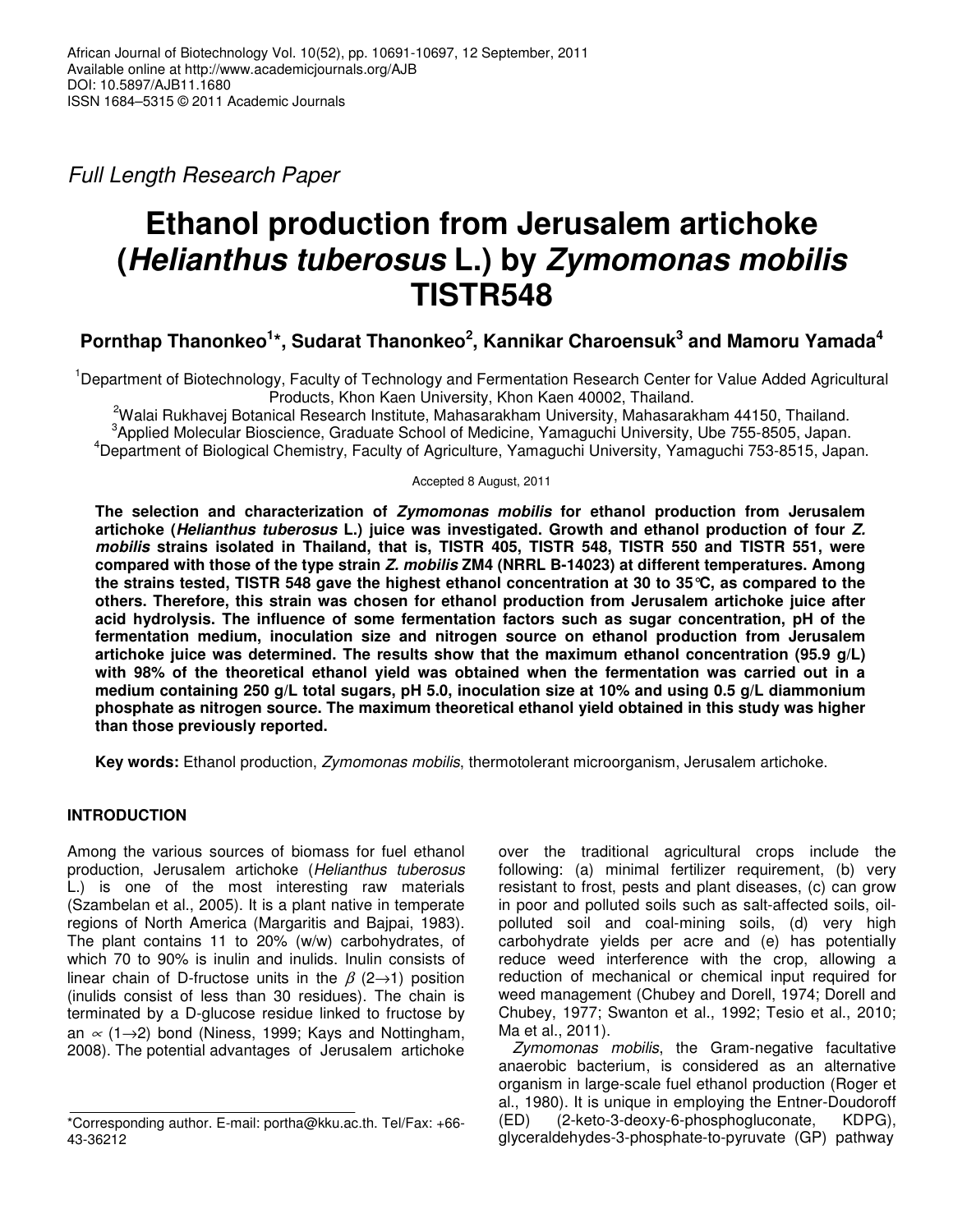for sugar catabolism and produces ethanol and carbon dioxide as dominant fermentation products (Sprenger, 1996). This organism may be mostly dependent on the substrate-level phosphorylation for energy acquisition and obtains about one mole of ATP per one mole of glucose utilized through the ED-GP pathway. As a consequence, it shows less biomass production than yeast and thus provides a more efficient conversion to fermentation products (Barnell et al., 1990). *Z. mobilis* has a relatively compact genome with a small number of genes, about 2,000 (Seo et al., 2005). It possesses incomplete Embden-Meyerhof-Parnas pathway and incomplete TCA cycle due to a lack of genes for 6- 2-oxoglutarate dehydrogenase complex and malate dehydrogenase (Barnall et al., 1990; Sprenger, 1996; Seo et al., 2005), but possesses strong activities of ED-GP pathway (Fuhrer et al., 2005). Comparative laboratory- and pilot-scale studies on kinetics of batch fermentation of *Z. mobilis* versus a variety of yeast have indicated the suitability of *Z. mobilis* over yeasts due to the following advantages; (a) its higher sugar uptake and ethanol yield, (b) its lower biomass production, (c) its higher ethanol tolerance, (d) it does not require a controlled addition of oxygen during the fermentation and (e) its amenability to genetic manipulations (Sprenger, 1996; Gunasekaran and Chandra Raj, 1999).

Many investigations on ethanol production from Jerusalem artichoke by *Z. mobilis* have been reported, but the maximum ethanol yield (expressed as percentage theoretical yield) obtained by those investigations was almost less than 90%. For example, Szambelan et al. (2004) examined the ethanol production from acid and enzymatic hydrolysis of Jerusalem artichoke tubers and juices by *Z. mobilis*. They found that the maximum ethanol yield after enzymatic hydrolysis was 78.3 to 90.0% in tubers and 78.3 to 88.1% in juices, which was 2.0 to 9.2% higher than those after acid hydrolysis. Bekers et al. (2008) investigated the ethanol production from Jerusalem artichoke powder by co-fermentation of Fructozyme L. and *Z. mobilis* and obtained the maximum ethanol yield of 76.30%. To reach industrial application, further studies on improvement of ethanol production efficiency from Jerusalem artichoke fermentation should be carried out. In this study, selection of the high-ethanol producing *Z. mobilis* isolated in Thailand for ethanol production from Jerusalem artichoke juice was investigated. The influence of some fermentation factors such as sugar concentration, pH of the fermentation medium, inoculation size and nitrogen source on ethanol production by the selected strain was also described.

#### **MATERIALS AND METHODS**

#### **Biological materials**

Jerusalem artichoke tubers (cultivar KKUAC001) were obtained from the Plant Breeding Research Center for Sustainable Agriculture, Faculty of Agriculture, Khon Kaen University, Thailand.

The whole tubers were washed with water and ground into a mash using a food grinder. The juices obtained after pressing the mashed tubers through cloth bags were used in classical batch fermentation processes (Onsoy et al., 2007). The *Z. mobilis*, strain TISTR 405, TISTR 548, TISTR 550 and TISTR 551, obtained from the Thailand Institute of Scientific and Technological Research (TISTR) Culture Collection, Bangkok, and the type strain, *Z. mobilis* ZM4 (NRRL B-14023) provided by E. Yanase, Tottori University, Japan, were used in this study.

#### **Inoculum preparation**

All strains of *Z. mobilis* were cultured in a YPD medium consisting of 0.3% (w/v) yeast extract, 0.5% (w/v) peptone and 3%  $(w/v)$ glucose (Swings and De Ley, 1977) at 30°C with a shaking speed of 100 rpm until the cell density reached 0.8 to 1.0  $(1 \times 10^8 \text{ CFU/ml})$ (Onsoy et al., 2007). These cultures were then used as an active inoculum for batch ethanol fermentation.

#### **Medium for ethanol fermentation**

Jerusalem artichoke juices were amended to acid hydrolysis before fermentation by *Z. mobilis* as described by Onsoy et al. (2007). The acid hydrolysis was conducted at pH 2.0 adjusted with sulfuric acid  $(H<sub>2</sub>SO<sub>4</sub>)$  and held at 80 °C for 40 min. The pH was re-adjusted to 5.0 unless otherwise stated before fermentation.

#### **Comparison of growth and ethanol production by** *Z. mobilis* **at high temperatures**

All strains of *Z. mobilis* were streaked on agar plates containing YPD agar medium and incubated at different temperatures from 30 to 42°C for 72 h. Batch experiments were carried out in 250 ml Erlenmeyer flasks containing 100 ml YPD medium as described by Thanonkeo et al. (2007). The flasks were inoculated with 10% (v/v) active inoculum (10<sup>8</sup> CFU/ml) and statically incubated at various temperatures. During fermentation, samples were periodically withdrawn and analyzed for cell growth and ethanol content. The relatively high-ethanol producing strain of *Z. mobilis* was selected based on its growth and ethanol production performances at different temperatures in the YPD medium.

#### **Ethanol fermentation and optimization conditions**

Sterilized acid hydrolysate of Jerusalem artichoke juices at 110°C for 15 min was directly used as the medium for ethanol fermentation by *Z. mobilis*. All batch fermentations were carried out in 500 ml Erlenmeyer flask equipped with the air-lock, each containing 360 ml of acid hydrolysate. A study into the effect of inoculation size on ethanol fermentation was carried out at 1, 5 and 10% (v/v). The effect of pH on ethanol fermentation was carried out by adjusting the initial pH of the acid hydrolysate of Jerusalem artichoke juices to 4.0, 5.0, 6.0 and 7.0. The effect of nutrient composition on ethanol fermentation, including sugar concentrations (250, 275 and 300 g/L) and nitrogen sources (diammonium phosphate, ammonium nitrate, ammonium sulfate and urea) were also examined. During fermentation, samples were withdrawn and analyzed. All the fermentation experiments were replicated twice and the average values ±SD are presented in this study.

#### **Analytical methods**

The growth of *Z. mobilis* was monitored by measuring optical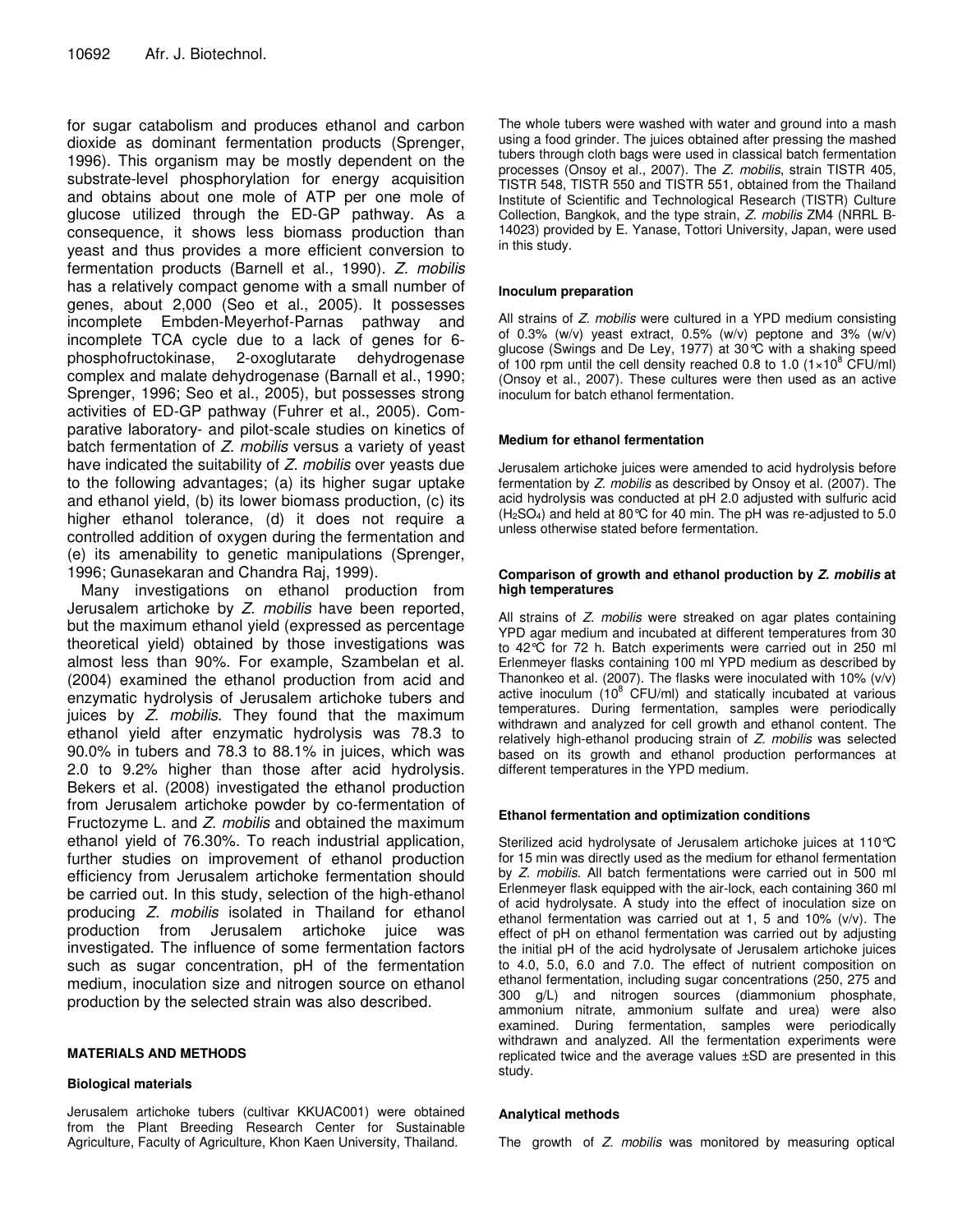$Qp = P/t$ ; where, *P* is the ethanol concentration (g/L) and *t* is the fermentation time (h) giving the highest ethanol concentration.

#### **RESULTS AND DISCUSSION**

#### **Comparison of growth and ethanol production at high temperatures**

The comparative studies on growth of *Z. mobilis* isolated in Thailand, that is, TISTR 405, TISTR 548, TISTR 550 and TISTR 551, and a type strain, ZM4 (NRRL B-14023), which is known to be efficient for ethanol production, at various temperatures were carried out and the results are summarized in Figure 1. When grown in YPD agar plates at 30, 35, 37, 40 and 42°C, strains TISTR 405, TISTR 548, TISTR 550 and TISTR 551 were capable of growing up to 40°C, but the type strain did not. The maximum temperature for growth of the type strain was 37°C. At 42°C, no growth was observed in all strains tested. Their abilities for growth and ethanol production in YPD medium containing 16% (w/v) glucose were then compared and the results are summarized in Table 1. At 30°C, cell growth and ethanol production between the TISTR strains and the type strain were not significantly different. However, at 35 to 40°C, the TISTR strains showed higher cell growth and ethanol production than those of the type strain. These results suggest that the TISTR strains had relatively higher thermotolerance abilities than the type strain. Based on the description of thermotolerant microorganism given by Sree et al. (2000), the TISTR strains were not classified as thermotolerant bacteria since their maximum temperatures for growth were not above 40°C.

Among the TISTR strains, TISTR 548 gave relatively high optical density and ethanol concentration at 30 and 35°C, while TISTR 551 gave the lowest. The results from this study seem to indicate that increasing the fermentation temperature of all strains from 35 to 40°C will result in drastically decreased maximal cell growth and ethanol concentrations. Based on the maximum ethanol concentrations at 30 to 35°C, the TISTR 548 was chosen as a high-ethanol producing strain for further studies.

#### **Optimization for ethanol fermentation by** *Z. mobilis* **TISTR 548**

Since the TISTR 548 produced the highest ethanol concentration at 30°C, the study into the ethanol production of Jerusalem artichoke juice was performed at this temperature. Examining the ethanol fermentation by the strain TISTR 548 in the Jerusalem artichoke juice medium containing 250, 275 and 300 g/L total sugars revealed that increasing the sugar concentration resulted in a decrease in final ethanol concentration, ethanol yield and volumetric ethanol productivity (Table 2). This might be attributed to the high osmotic pressure leading to cell



**Figure 1.** Growth of the Z. mobilis strains isolated in Thailand (TISTR405, TISTR548, TISTR550 and TISTR551) and the type strain (ZM4) at different temperatures on YPD agar plates.

density at 550 nm with a Shimadzu UV-1601 spectrophotometer. The fermentation broths were centrifuged at 13,000 g for 10 min to remove cells. The supernatant was then determined for total residual sugars by phenol sulfuric acid method (Dubois et al., 1956). Ethanol concentration (*P*, g/L) was analyzed by gas chromatography (Shimadzu GC-14B, Japan) using polyethylene glycol (PEG-20M) packed column, nitrogen as carrier gas and a flame ionization detector, as described previously (Thanonkeo et al., 2007). Ethanol was quantified by using 2-propanol as an internal standard. The ethanol yield (*Yps*) was calculated as the actual ethanol produced and expressed as g ethanol per g sugar utilized (g/g). The percentage of conversion efficiency or yield efficiency (*Ey*) was calculated by the following equation: Ey = (*Yps* X 100)/0.51 (Onsoy et al., 2007) and the volumetric ethanol productivity (*Qp*, g/L.h) was calculated by the following equation: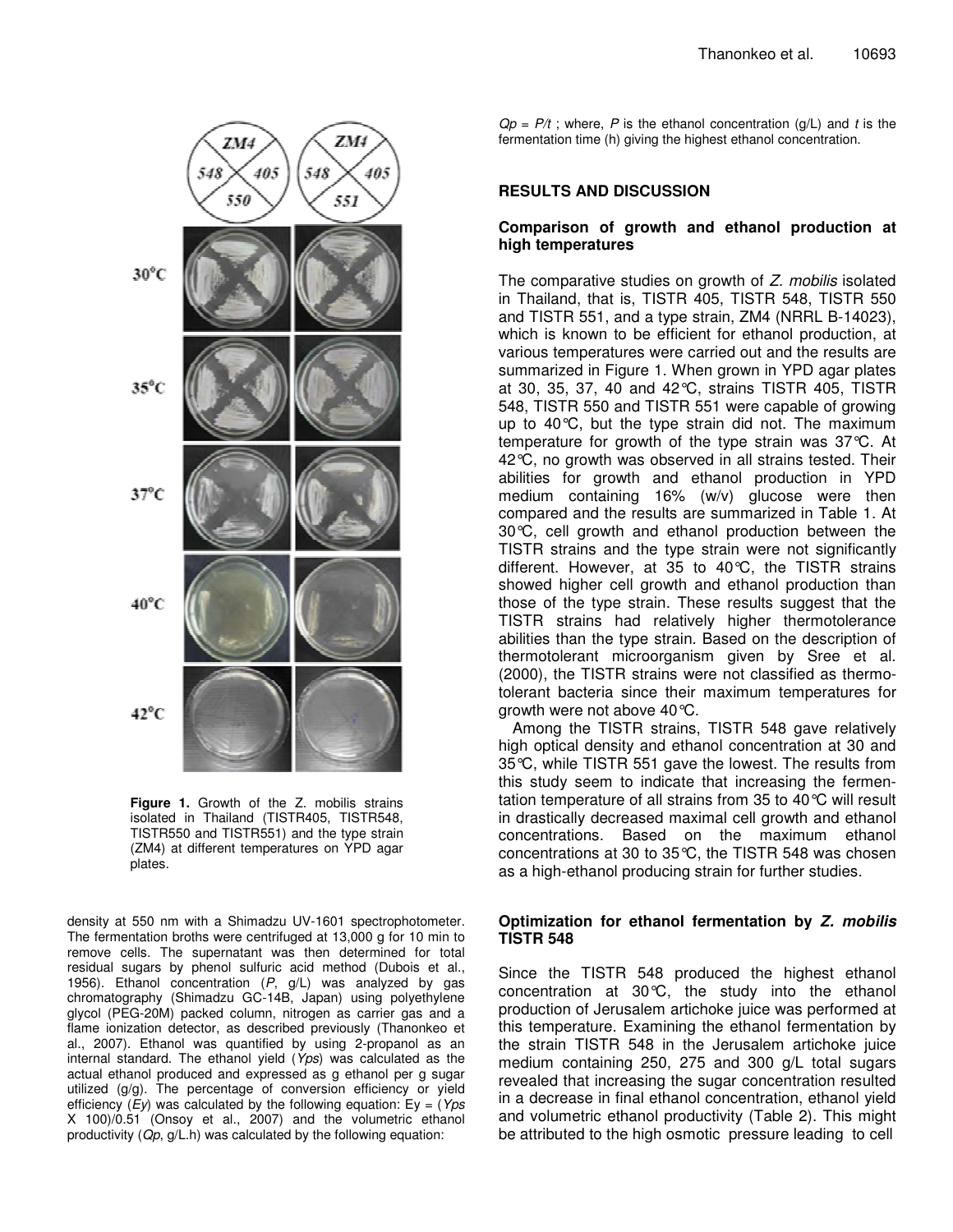**Table 1.** Comparison of growth and ethanol fermentation of *Z. mobilis* strains isolated in Thailand with the type strain in YPD medium containing 16% (w/v) glucose at different temperatures after 48 h.

|                  | Temperature $(°C)$ |                    |     |                    |     |                    |     |                    |  |
|------------------|--------------------|--------------------|-----|--------------------|-----|--------------------|-----|--------------------|--|
| <b>Strain</b>    | 30                 |                    | 35  |                    | 37  |                    | 40  |                    |  |
|                  | OD                 | Ethanol $(\% w/v)$ | OD  | Ethanol $(\% w/v)$ | OD  | Ethanol $(\% w/v)$ | OD  | Ethanol $(\% w/v)$ |  |
| Z. mobilis ZM4   | 2.5                | $6.70 \pm 0.45$    | 1.2 | $6.06 \pm 0.56$    | 0.8 | $2.53 \pm 0.13$    | 0.3 | $0.13 \pm 0.06$    |  |
| <b>TISTR 405</b> | 2.8                | $6.96 \pm 0.36$    | 2.0 | $6.68 \pm 0.50$    | 1.4 | $4.48 \pm 0.34$    | 1.0 | $2.98 + 0.30$      |  |
| <b>TISTR 548</b> | 2.7                | $7.08 \pm 0.44$    | 2.1 | $6.70 \pm 0.49$    | 1.4 | $4.44 \pm 0.43$    | 1.0 | $2.78 + 0.27$      |  |
| <b>TISTR 550</b> | 2.7                | $7.02 \pm 0.52$    | 1.9 | $6.51 \pm 0.48$    | 1.2 | $4.06 \pm 0.40$    | 0.7 | $.90 \pm 0.10$     |  |
| <b>TISTR 551</b> | 2.5                | $6.74 \pm 0.37$    | 1.4 | $6.32 \pm 0.40$    | 1.0 | $3.55 \pm 0.29$    | 0.6 | $.64 \pm 0.12$     |  |

Reported values are the mean (±SD) of two independent experiments and each experiment consisted of two replicates.

**Table 2.** Ethanol production by *Z. mobilis* TISTR 548 in a Jerusalem artichoke juice medium containing different total sugars, initial pHs and inoculation sizes at 30**°**C.

|                             | <b>Ethanol parameter</b> |                 |              |                 |  |  |  |
|-----------------------------|--------------------------|-----------------|--------------|-----------------|--|--|--|
| <b>Condition</b>            | P(g/L)                   | Yps(g/g)        | $Ey$ $(\% )$ | $Qp$ (g/L.h)    |  |  |  |
| Total sugar (g/L)           |                          |                 |              |                 |  |  |  |
| 250                         | $93.28 \pm 2.87$         | $0.45 \pm 0.12$ | 88.24        | $1.28 + 0.01$   |  |  |  |
| 275                         | 64.04±1.38               | $0.35 \pm 0.05$ | 68.63        | $0.72 \pm 0.04$ |  |  |  |
| 300                         | 16.44±1.49               | $0.27 \pm 0.03$ | 52.94        | $0.16 \pm 0.02$ |  |  |  |
| рH                          |                          |                 |              |                 |  |  |  |
| pH 4.0                      | 87.37±2.02               | $0.40 + 0.06$   | 78.43        | $1.20 \pm 0.12$ |  |  |  |
| pH 5.0                      | $94.50 \pm 2.98$         | $0.46 \pm 0.10$ | 90.20        | $1.31 \pm 0.08$ |  |  |  |
| pH 6.0                      | $92.44 \pm 1.51$         | $0.42 \pm 0.04$ | 82.35        | $1.30 \pm 0.10$ |  |  |  |
| pH 7.0                      | $50.71 \pm 1.75$         | $0.30 + 0.01$   | 58.82        | $0.58 + 0.05$   |  |  |  |
|                             |                          |                 |              |                 |  |  |  |
| Inoculation size $(\% v/v)$ |                          |                 |              |                 |  |  |  |
|                             | 83.18±2.22               | $0.45 \pm 0.02$ | 88.24        | $1.14 \pm 0.02$ |  |  |  |
| 5                           | 86.56±1.10               | $0.46 \pm 0.09$ | 90.20        | $1.28 \pm 0.06$ |  |  |  |
| 10                          | 90.40±1.90               | $0.47 \pm 0.05$ | 92.16        | $1.30 \pm 0.03$ |  |  |  |

*P*, ethanol concentration produced (g/L); *Yps*, ethanol yield; *Ey*, conversion efficiency or yield efficiency; *Qp*, volumetric ethanol productivity (g/L.h).

Reported values are the mean (±SD) of two independent experiments and each experiment consisted of two replicates.

disruption as described by Grubb and Mawson (1993).

Another possibility is that high sugar concentrations may cause substrate inhibition resulting in stuck fermentation (Thomas, 1996). The highest ethanol concentration (93.28 g/L), ethanol yield (0.45 g/g) and volumetric ethanol productivity (1.28 g/L.h) were obtained in a medium containing 250 g/L total sugars after 72 h, whereas the lowest values were obtained in a medium containing 300 g/L. The maximum ethanol yield (expressed as percentage theoretical yield) in a medium containing 250 g/L was 88.24%. These results are in agreement with those reported by Szambelan et al. (2004). Based on the maximum ethanol yield obtained in this study, the Jerusalem artichoke juice medium containing 250 g/L, the average total sugars found in the raw materials, was chosen for next experiments.

The pH of the medium is one of the important factors

influencing cell growth and ethanol yield. It also determines the process of fermentation due to the characteristic of the enzyme that only works in certain pH level. In this study, the effect of the initial pH at 4.0, 5.0, 6.0 and 7.0 on ethanol fermentation by TISTR 548 was examined in a Jerusalem artichoke juice medium containing 250 g/L total sugars. As shown in Table 2, the highest ethanol concentration (94.50 g/L), ethanol yield (0.46 g/g or 90.20% of theoretical yield) and volumetric ethanol productivity (1.31 g/L.h) were obtained when the fermentation was carried out at pH 5.0. These values were only slightly higher than those obtained from fermentation at pH 6.0. The lowest values were obtained from fermentation at pH 7.0. Our results are in agreement with those reported by Swings and De Ley (1977) and Onsoy et al. (2007), who reported the optimum pH for cell growth of *Z. mobilis* at 5.0 to 6.0. Mustofa and Suranto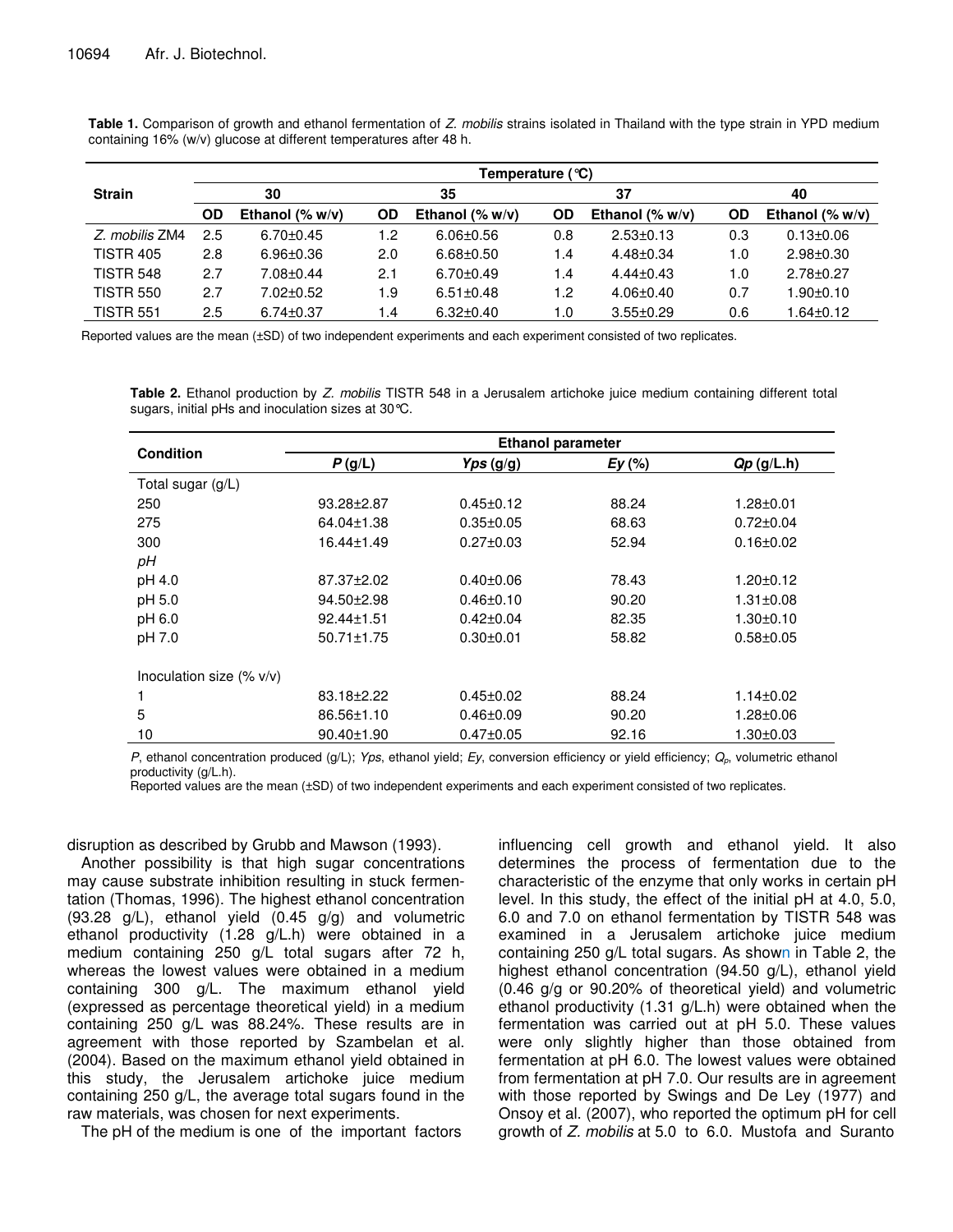|                      | Nitrogen            | <b>Ethanol parameter</b> |                 |              |                 |  |
|----------------------|---------------------|--------------------------|-----------------|--------------|-----------------|--|
| Nitrogen source      | concentration (g/L) | P(g/L)                   | Yps(g/g)        | $Ey$ $(\% )$ | $Qp$ (g/L.h)    |  |
| Control              | 0                   | $90.2 \pm 2.28$          | $0.39 \pm 0.02$ | 76.47        | $1.82 \pm 0.51$ |  |
|                      | 0.25                | $91.9 + 4.05$            | $0.42 \pm 0.11$ | 82.35        | $1.91 \pm 0.23$ |  |
|                      | 0.50                | $95.6 \pm 3.52$          | $0.44 \pm 0.20$ | 86.27        | $1.99 \pm 0.32$ |  |
| Diammonium phosphate | 0.75                | 88.5±3.09                | $0.43 \pm 0.06$ | 84.31        | $1.84 \pm 0.09$ |  |
|                      | 1.00                | 86.2±2.98                | $0.40 \pm 0.05$ | 78.43        | $1.80 \pm 0.12$ |  |
|                      |                     |                          |                 |              |                 |  |
|                      | 0.25                | 92.4±1.27                | $0.44 \pm 0.13$ | 86.27        | $1.92 \pm 0.22$ |  |
| Ammonium nitrate     | 0.50                | $95.9{\pm}3.02$          | $0.50 + 0.08$   | 98.04        | $1.93 + 0.13$   |  |
|                      | 0.75                | 93.6±4.50                | $0.50 + 0.20$   | 98.04        | $1.95 \pm 0.40$ |  |
|                      | 1.00                | $92.8 \pm 2.01$          | $0.46 \pm 0.12$ | 90.20        | $1.92 \pm 0.06$ |  |
|                      | 0.25                | 75.6±1.16                | $0.27 \pm 0.09$ | 52.94        | $1.57 \pm 0.13$ |  |
|                      | 0.50                | $80.0 \pm 2.09$          | $0.47 \pm 0.16$ | 92.16        | $1.67 \pm 0.22$ |  |
| Ammonium sulfate     | 0.75                | 82.7±1.87                | $0.43 \pm 0.06$ | 84.31        | $1.72 \pm 0.09$ |  |
|                      | 1.00                | $81.1 \pm 2.00$          | $0.44 \pm 0.17$ | 86.27        | $1.69 \pm 0.18$ |  |
|                      | 0.25                | 79.4±2.45                | $0.41 \pm 0.21$ | 80.39        | $1.65 \pm 0.34$ |  |
|                      | 0.50                | 76.0±0.95                | $0.38 + 0.18$   | 74.51        | $1.58 + 0.19$   |  |
| Urea                 | 0.75                | 75.6±1.07                | $0.37 \pm 0.08$ | 72.55        | $1.57 \pm 0.11$ |  |
|                      | 1.00                | 70.7±2.24                | $0.37 \pm 0.02$ | 72.55        | 1.47±0.06       |  |

**Table 3.** Ethanol production at 30**°**C by *Z. mobilis* TISTR 548 in a Jerusalem artichoke juice medium supplemented with various nitrogen sources at different concentrations.

*P*, ethanol concentration produced (g/L); *Yps*, ethanol yield; *Ey*, conversion efficiency or yield efficiency; *Q<sub>p</sub>*, volumetric ethanol productivity  $(q/L.h)$ .

Reported values are the mean (±SD) of two independent experiments and each experiment consisted of two replicates

(2009) also showed that during ethanol fermentation from cashew nut by *Z. mobilis*, the pH of the fermentation medium was ranged from 5.8 to 5.9.

The amount of bacterial cells gives huge impact of the success of fermentation. The more amounts of cells, the better fermentation will get (Mustofa and Suranto, 2009). In this study, the effect of initial cell concentration of *Z. mobilis* at inoculation size of 1, 5 and 10% (v/v) on ethanol fermentation was determined in a Jerusalem artichoke juice medium containing 250 g/L total sugars and adjusted pH to 5.0. As showed in this study, the initial cell concentration of *Z. mobilis* had an effect not only on the final ethanol concentration, ethanol yield and volumetric ethanol productivity, but also on the substrate consumption rate and ethanol fermentation rate, coinciding with that reported by D'Amore et al. (1989). Using 5 or 10% inoculation size, total sugars were consumed rapidly within 36 to 48 h after fermentation, whereas it took about 72 to 78 h when using 1% inoculation size (data not shown). The maximum ethanol concentration (90.40  $g/L$ ), ethanol yield (0.47  $g/g$ ) and volumetric ethanol productivity (1.30 g/L.h) were obtained when the fermentation was carried out using 10% inoculation size, whereas the lowest values were obtained from fermentation using 1% inoculation size (Table 2). The maximum ethanol yield (expressed as percentage theoretical yield) obtained in this study was 92.16%, which was 1.23-fold higher than that reported by Bekers et al. (2008).

Nitrogen is an important constituent for cell growth and metabolism production. A wide range of substances are able to serve as the nitrogen sources, however, inorganic nitrogen are commonly used as nitrogen source for ethanol production by *Z. mobilis*. The effect of different nitrogen sources (diammonium phosphate, ammonium nitrate, ammonium sulfate and urea) at various concentrations (0 to 1.0 g/L) on ethanol fermentation by TISTR 548 was investigated in a Jerusalem artichoke juice medium containing 250 g/L total sugars, adjusted pH to 5.0 and using 10% inoculation size. The different nitrogen sources gave different impact toward the ethanol produced by the fermentation of Jerusalem artichoke juice with *Z. mobilis*. As shown in Table 3, diammonium phosphate and ammonium nitrate gave higher ethanol concentrations, ethanol yields and volumetric ethanol productivities than those of ammonium sulfate and urea. This is in contrast with Torres and Barrati (1990) that the best nitrogen source for ethanol production from wheat flour by *Z. mobilis* is ammonium sulfate. This finding suggests that the optimal nitrogen source for ethanol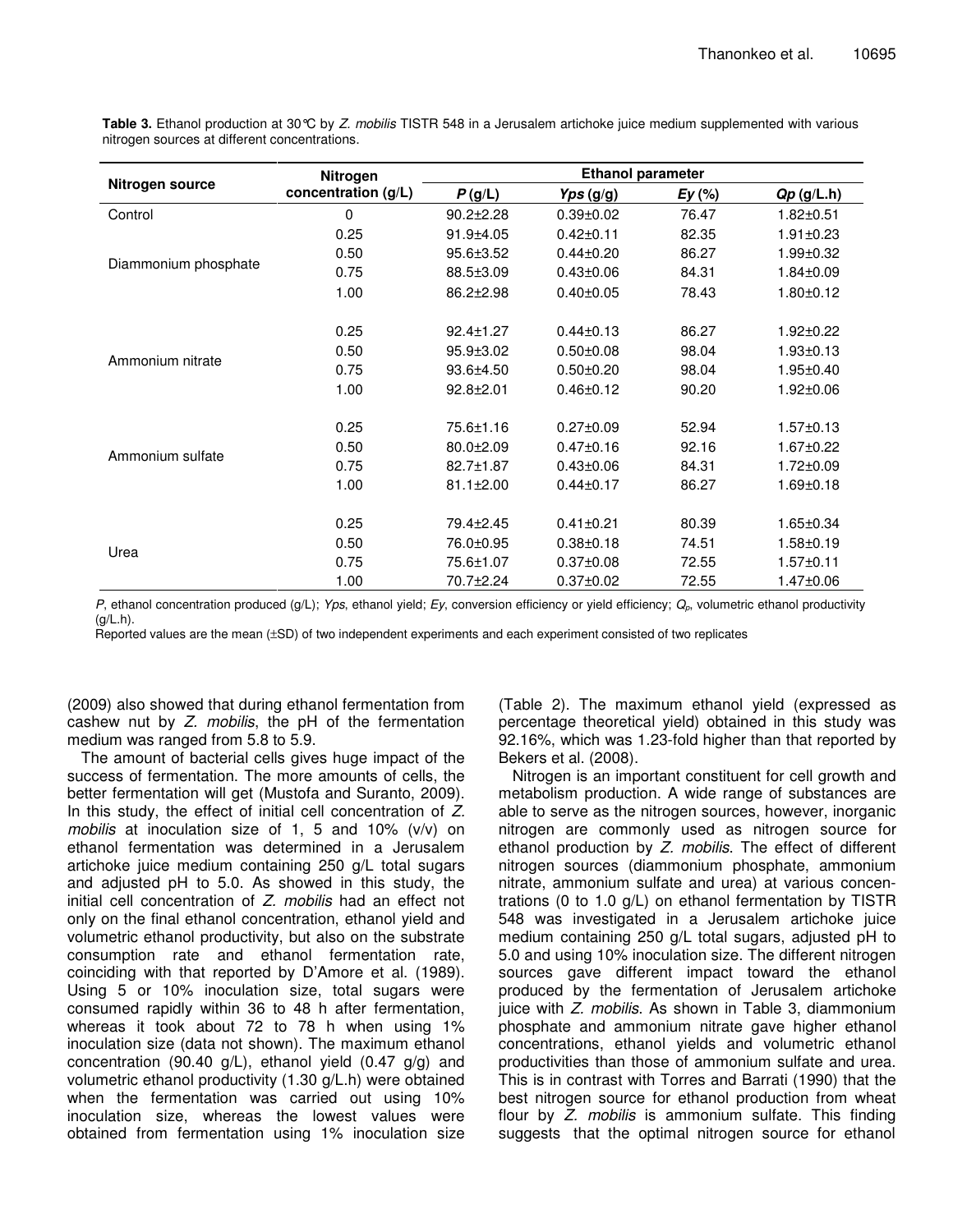production by *Z. mobilis* depended on raw materials used in the process. It should be noted that increasing the concentration of nitrogen sources resulted in a decrease in ethanol concentration, ethanol yield and volumetric ethanol productivity. The highest ethanol concentration (95.9 g/L) with the ethanol yield of 0.50 g/g and volumetric ethanol productivity of 1.93 g/L.h was attained when the medium was supplemented with 0.50 g/L ammonium nitrate, followed by the medium supplemented with 0.50 g/L diammonium phosphate, whereas the lowest values were obtained from the medium supplemented with 1.0 g/L urea. These results indicate that ammonium nitrate and diammonium phosphate favor the production of ethanol from Jerusalem artichoke juice by *Z. mobilis*. The maximum ethanol yield (expressed as percentage theoretical yield) obtained in the medium supplemented with 0.50 g/L ammonium nitrate was 98%, which was 1.28-fold higher than the control treatment (Jerusalem artichoke juice medium without nitrogen supplementation). This value was also higher than those reported by Szambelan et al. (2004) and Bekers et al. (2008).

## **Conclusion**

The production of ethanol from Jerusalem artichoke juice was depended on many factors such as microorganism and fermentation conditions. In this study, the *Z. mobilis* TISTR 548 was the most effective strain capable of producing highest quantity of ethanol at 30 to 35°C, as compared to other TISTR strains and the type strain, *Z. mobilis* ZM4. Its ability to produce ethanol from Jerusalem artichoke juice was investigated and the maximum ethanol concentration produced by this strain under the optimal conditions was 95.9 g/L, with 98% of the theoretical ethanol yield. Based on these results, *Z. mobilis* TISTR 548 could be recommended as an alternative candidate bacterium for ethanol production when Jerusalem artichoke juice was used as a raw material.

## **ACKNOWLEDGEMENTS**

The authors thank E. Yanase for providing the type of strain, *Z. mobilis* ZM4. This research was done by collaboration in the Asian Core Program (ACP) between Yamaguchi University and Khon Kaen University, and was supported by the Scientific Cooperation Program agreed by the Japan Society for the Promotion of Science (JSPS) and the National Research Council of Thailand (NRCT). A part of this work was also supported by the cluster on research and development on biofuel of Northeastern, Thailand, Khon Kaen University, which was supported by the Higher Education Research Promotion and National Research University Project of Thailand,

Office of the Higher Education Commission.

#### **REFERENCES**

- Barnell WO, Yi KC, Conway T (1990). Sequence and genetic organization of a *Zymomonas mobilis* gene cluster that encodes several enzymes of glucose metabolism. J. Bacteriol. 172: 7227- 7240.
- Bekers M, Upite D, Kaminska E, Linde R, Scherbaka R, Danilevich A, Grube M (2008). Fermentation of Jerusalem artichoke by *Zymomonas* and *Saccharomyces*. Nutr. Food Sci. 38: 128-135.
- Chubey BB, Dorell DG (1974). Jerusalem artichoke a potential fructose crop for the prairies, Can. Institute Food Sci. Technol. J. 7: 98-106.
- D'Amore T, Celotto G, Russell I, Stewart GG (1989). Selection and optimization of yeast suitable for ethanol production at 40°C. Enzyme Microbial. Technol. 11: 411-416.
- Dorell DG, Chubey BB (1977). Irrigation, fertilizer, harvest dates and storage effects on the reducing sugar and fructose concentration of Jerusalem artichoke tubers. Can. J. Plant Sci. 57: 591-596.
- Dubois M, Gilles KA, Hamiton JK, Rebers PA, Smith F (1956). Colorimetric method for determination of sugars and related substrates. Anal. Chem. 28: 350-356.
- Fuhrer T, Fischer E, Sauer U (2005). Experimental identification and quantification of glucose metabolism in seven bacterial species. J. Bacteriol. 187: 1581-1590.
- Grubb CF, Mawson AJ (1993). Effects of elevated solute concentrations on the fermentation of lactose by *Kluyveromyces marxianus* Y-113. Biotechnol. Lett. 15: 621-626.
- Gunasekaran P, Chandra Raj K (1999). Ethanol. fermentation technology – *Zymomonas mobilis*. Curr. Sci. (India). 77: 56-68.
- Kays SJ, Nottingham SF (2008). Biology and chemistry of Jerusalem artichoke *Helianthus tuberosus* L. CRC Press, Taylor and Francis Group, Boca Raton-Abingdon-Oxon-New York.
- Ma XY, Zhang LH, Shao HB, Xu G, Zhang F, Ni FT, Brestic M (2011). Jerusalem artichoke (*Helianthus tuberosus*), a medicinal saltresistant plant has high adaptability and multiple-use values. J. Med. Plants Res. 5(8): 1275-1282.
- Margaritis A, Bajpai P (1983). Effect of sugar concentration in Jerusalem artichoke extract on *Kluyveromyces marxianus* growth and ethanol production. Appl. Environ. Microbiol. 45: 723-725.
- Mustofa A, Suranto (2009). Activity of *Zymomonas mobilis* on ethanol products made of cashew nut apple (*Anacardium occidentale*) with different sources of nitrogen. Nusantara Biosci. 1: 105-109.
- Niness KR (1999). Inulin and oligofructose: what are they? J. Nutr. 129: 1402-1406.
- Onsoy T, Thanonkeo P, Thanonkeo S, Yamada M (2007). Ethanol production from Jerusalem artichoke by *Zymomonas mobilis* in batch fermentation. KMITL Sci. Tech. J. 7: 55-60.
- Rogers PL, Lee KL, Tribe DE (1980). High productivity ethanol fermentations with *Zymomonas mobilis*. Process Biochem. 15: 7-11.
- Seo JS, Chong H, Park HS, Yoon KO, Jung C, Kim JJ, Hong JH, Kim H, Kim JH, Kil JI, Park CJ, Oh HM, Lee JS, Jin SJ, Um HW, Lee HJ, Oh SJ, Kim JY, Kang HL, Lee SY, Lee KJ, Kang HS (2005). The genome sequence of the ethanologenic bacterium *Zymomonas mobilis* ZM4. Nat. Biotechnol. 23: 63-68.
- Sprenger GA (1996). Carbohydrate metabolism in *Zymomonas mobilis*: a catabolic highway with some scenic routes. FEMS Microbiol. Lett. 145: 301-307.
- Sree NK, Sridhar M, Suresh K, Banat IM, Rao LV (2000). Isolation of thermotolerant, osmotolerant, flocculating *Saccharomyces cerevisiae* for ethanol production. Bioresour. Technol. 72: 43-46.
- Swanton CJ, Cavers PB, Clements DR, Moore MJ (1992). The biology of Canadian weeds: 101 *Helianthus tuberosus* L.. Can. J. Plant Sci. 72: 1367-1382.
- Swings J, De Ley J (1977). The biology of *Zymomonas*. Bacteriol. Rev. 41: 1-46.
- Szambelan K, Nowak J, Chrapkowska KJ (2004). Comparison of bacterial and yeast ethanol fermentation yield from Jerusalem artichoke (*Helianthus tuberosus* L.) tubers pulp and juices. Acta Sci.